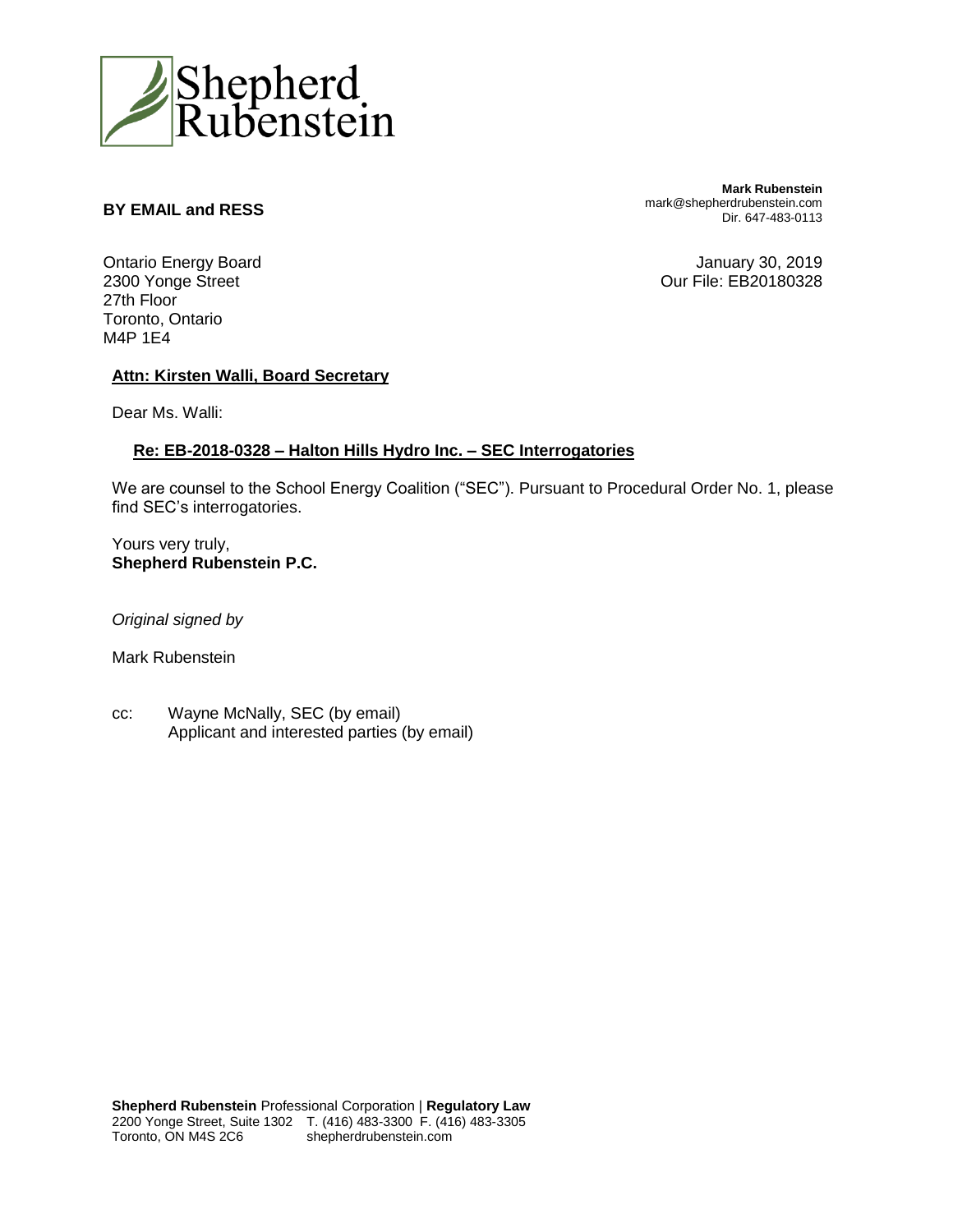# **ONTARIO ENERGY BOARD**

**IN THE MATTER OF** the *Ontario Energy Board Act,* 1998, S.O. 1998, c. 15 (Schedule B);

**AND IN THE MATTER OF** an application by Halton Hills Hydro Inc. for an Order or Orders approving or fixing just and reasonable distribution rates effective May 1, 2019.

# **INTERROGATORIES**

# **ON BEHALF OF THE**

# **SCHOOL ENERGY COALITION**

## **SEC-1**

[p.11] Please provide a forecast of the 2019 forecasted regulated ROE (assuming the TS project goes inservice as forecast but no ICM funding is granted).

#### **SEC-2**

[p.11] Please provide the internal business case for the proposed TS project.

#### **SEC-3**

[p.11] Please update Table 3 to include the 2018 regulated ROE.

#### **SEC-4**

[p.12] For each year until its next rebasing application, please provide the incremental revenue (excluding from any approved ICM rider) the Applicant forecasts to collect from additional capacity available after the proposed TS project goes in-service. Please provide the full supporting calculation.

#### **SEC-5**

[p.12] What is the capacity of the new TS and what is the expected utilization of that capacity for each of the next 10 years?

#### **SEC-6**

[p.14] Please provide a copy of all materials provided to the Applicant's Board of Directors related to the proposed TS project.

#### **SEC-7**

[p.19] Please provide a copy of all internal budgets for the project from conception to today and explain the variances between them.

#### **SEC-8**

[p.21] For each year between 2016 and 2019, please provide the Applicant's actual/forecast OM&A.